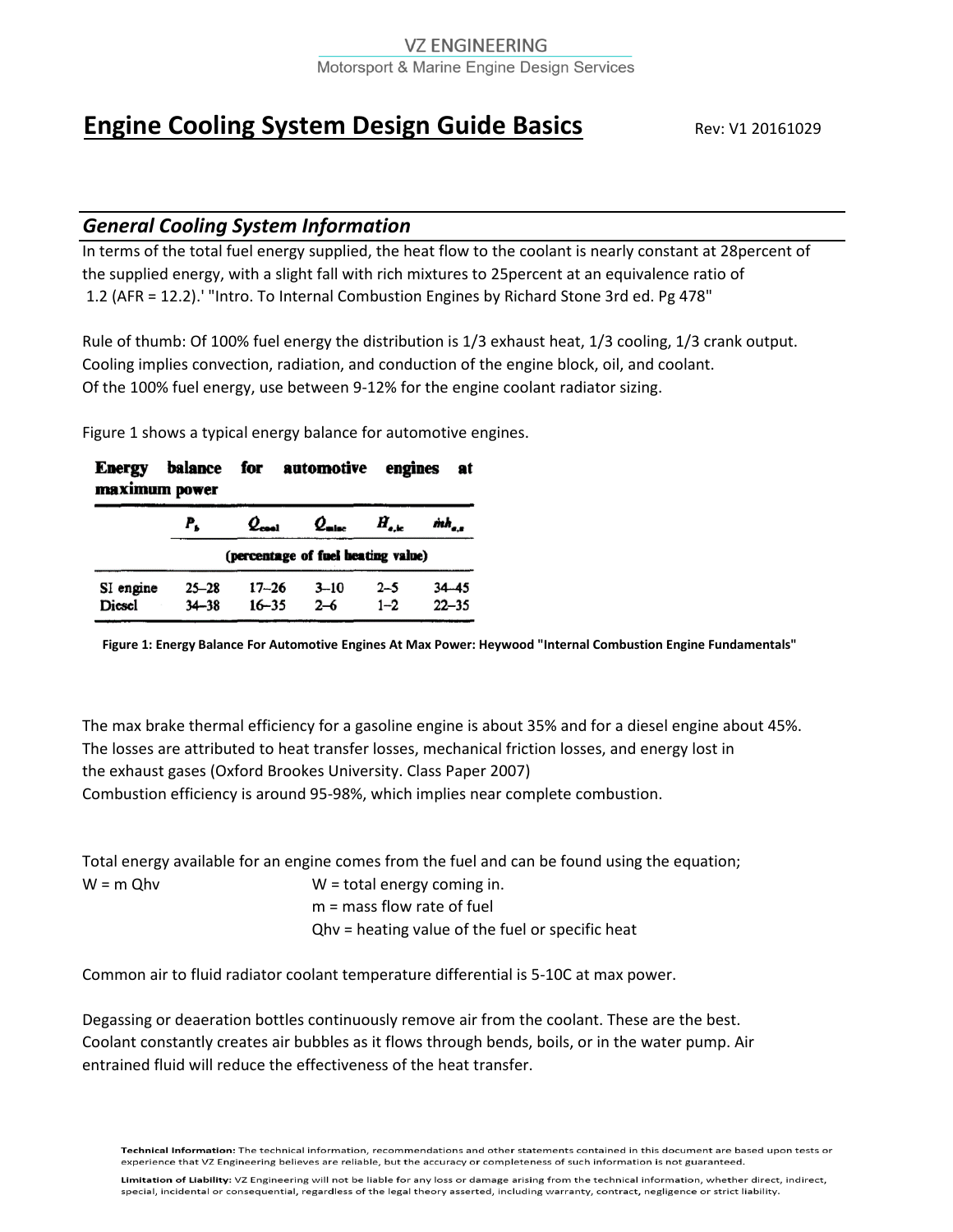# **VZ ENGINEERING**

Motorsport & Marine Engine Design Services

Radiator ducting system needs to be water tight or it will not work properly. As air is diffused in the inlet duct the velocity slows down and the pressure rises. As air goes thru the radiator it will heat up which increases the pressure. In the exit duct nozzle the higher pressure accelerates the air to higher velocity. If done right, the aero drag can be reduced to near zero. In aircraft, positive thrust has been seen.

The inlet side of the radiator duct should be adjustable. Reverse air flow can happen in the inlet side if the car average speed is too low. This needs to be determined. Reverse flow creates high drag (undesirable). Some alternatives have been to add removable vents on the nozzle side.



#### **Figure 2: Radiator Ducting Guidelines**

In water only systems, add a corrosion inhibitor. Fouling in the engine can drastically reduce cooling performance.

Technical Information: The technical information, recommendations and other statements contained in this document are based upon tests or experience that VZ Engineering believes are reliable, but the accuracy or completeness of such information is not guaranteed.